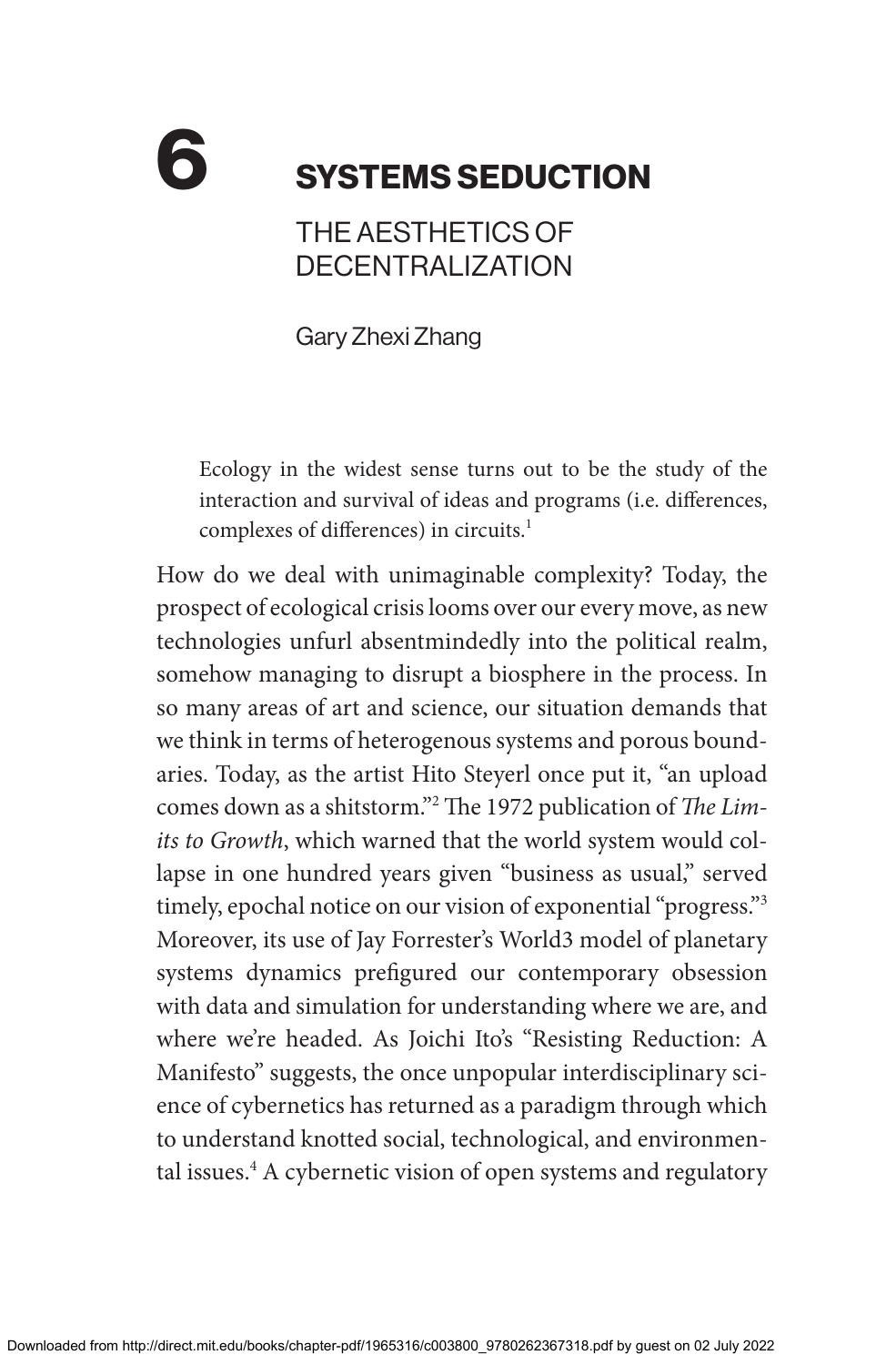feedback seems to offer a conceptual schema through which we might negotiate a more hopeful future, or at the very least, weather the shitstorm. Meanwhile, the internet has brought information networks out of the realm of military engineering and metaphysics and into the fabric of social life itself. Unpredictable networks and ecological entanglements confront us daily, from fake news to climate change, to remind us of our lack of control—a little hubris goes a long way. The challenge is to develop new strategies, polities, and intelligences that can engage in these complex systems with humility and care.

What is lost and what is found when we answer the call to think "ecosystemically"? In what follows, I want to take a step back, in order to contextualize the resurgence of the "systems approach" and its bearing on how we understand technology and society. In doing so, I consider this nebulous discourse as both an ontological enquiry and, increasingly, a design brief. In his *Theory of Moral Sentiments*, the political economist Adam Smith refers to the "spirit of system" as an "intoxicating" impulse that is "founded upon the love of humanity," yet whose trajectory can also be "[inflamed] to the madness of fanaticism." For Smith, the zealous "man of system" imagines he can "arrange different members of a great society" like pieces on a chessboard.<sup>5</sup> The cybernetic approach, on the other hand, invites contingency and perturbation, emphasizing dynamism and resilience in a nonlinear world. Nonetheless, the "spirit of system" is still going strong, nowhere more evidently than in the feverish discourse around blockchain, whose evangelists suggest that a new protocol will transform society for the better. Today, decentralization is the dominant paradigm through which we think about systems. To the apparent failures of central planning and the confrontations of complexity,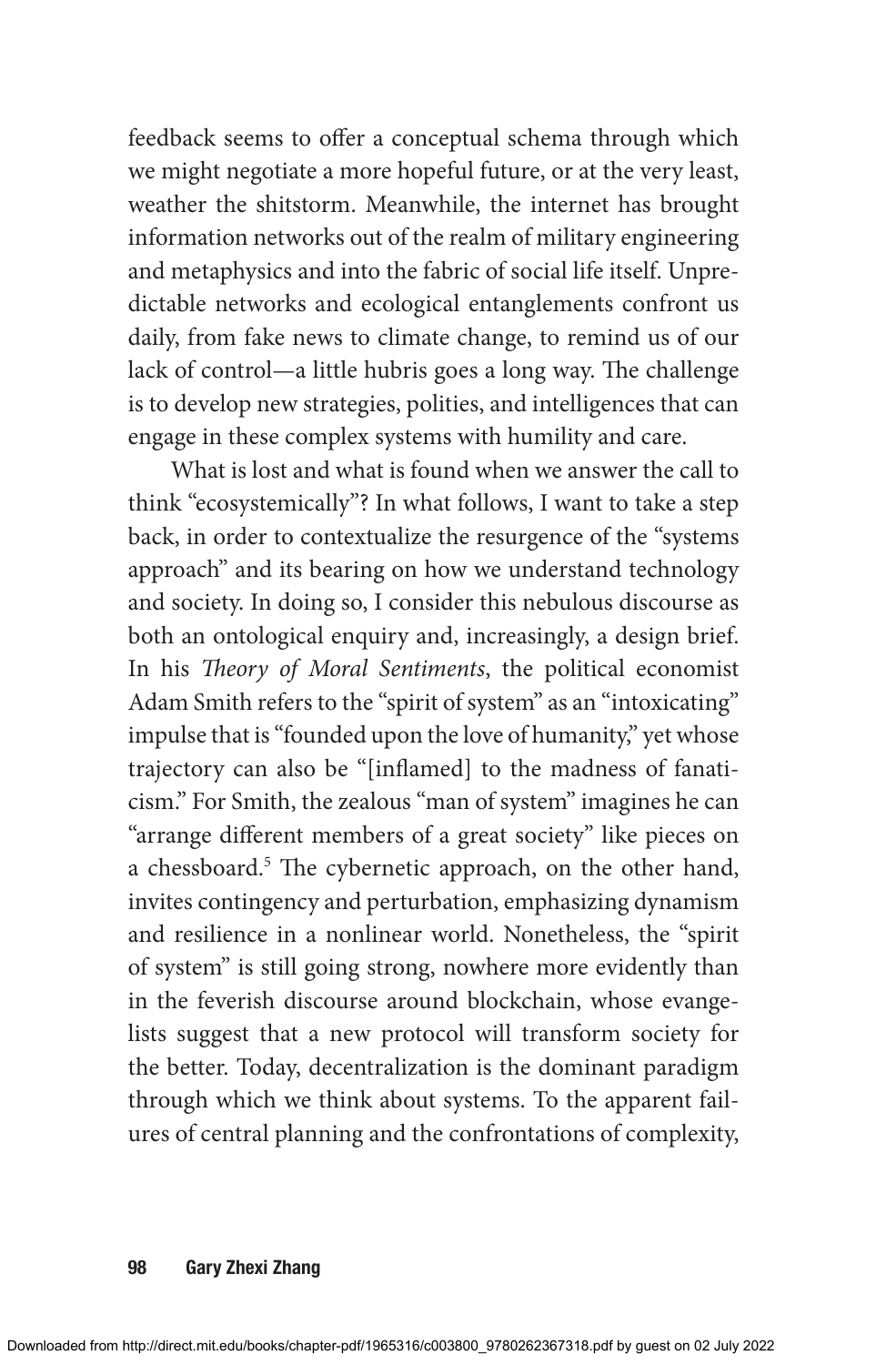decentralization presents itself as a sociotechnical panacea: by giving a little more agency to the parts over the whole, we could make way for emergent interactions of a truly creative kind. From asynchronous logistics to embodied intelligence, contemporary practitioners are mobilizing self-organizing behaviors to navigate, optimize, and negotiate complex ecologies. If the systems approach offers a conceptual schema for how the world works, then decentralization offers a political theory for how it *should* be organized—one that is being advocated across the ideological spectrum, from libertarian Silicon Valley capitalists like Peter Thiel to commons-oriented activists like the P2P Foundation. But what does it mean to design for the part over the whole, govern for the individual over the collective, build the platform over the society?

I call this the *aesthetics of decentralization* because it deals not with a particular set of facts, but something more like a diagram, a "spirit," and a mode of production visible across many disciplines, throughout the last century and increasingly in the present. Here I follow the philosopher Jacques Rancière's understanding of aesthetics as the "distribution of the sensible,"6 a sensorial training through which we learn to acknowledge the world, and correspondingly, the techniques by which the world is "given" to our senses.<sup>7</sup> The way we see, the cultures we foster, and the technologies we build consolidate an aesthetics that defines *what we think the system is*: and in turn, our place and identity within it. These techniques demarcate what is knowable and thinkable; what is self-evident and what is left out. The development of an aesthetics can be understood as a kind of patterning, a sensorial patina that determines what is meaningful signal and what is lost to an ocean of noise.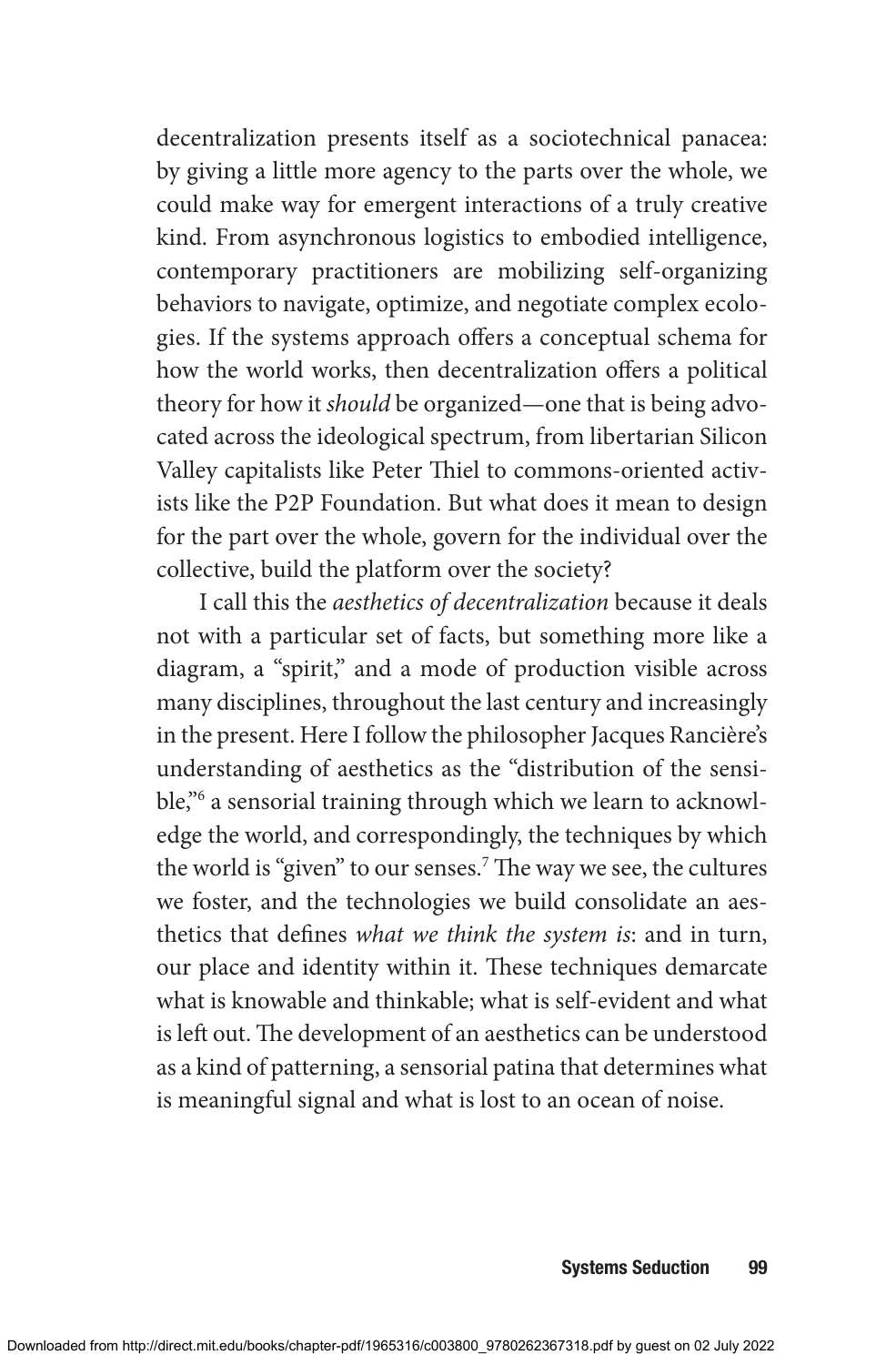### The Seduction of Systems

The history of systems thinking is a story of desire and anxiety, as Norbert Wiener, the pioneer of cybernetics, knew well. "Like the red queen," he wrote, "we are running as fast as we can just to stay where we are."8 Perhaps this anxiety is inevitable, as we can neither hope to control "the system" in its entirety nor absolve ourselves of our agency and let complexity do its work. Though the cybernetic approach to systems is generally associated with the dawn of information theory in the mid-twentieth century, the impulse to understand the world through a science of organization predates the invention of bits and bytes. The late nineteenth century saw a powerful tendency toward the synthesis of social theory with a materialist philosophy of nature, galvanized by techno-scientific advances and revolutionary political fervor. Following Karl Marx's "materialist conception of history," Vladimir Lenin famously proclaimed that "everything is connected to everything else."9 Meanwhile, Alexander Bogdanov, Lenin's intellectual comrade and later his ousted political rival, was arguably the first modern systems theorist. Between 1901 and 1922, Bogdanov, a physician, philosopher, economist, science fiction writer, and revolutionary, developed a monumental work of "universal organizational science," which he called "tectology."10 "All human activity," he wrote in 1913, "is . . . organizing or disorganizing. This means that any human activity, whether it is technical, social, cognitive or artistic, can be considered as some material of organizational experience and be explored from the organizational point of view."<sup>11</sup> Tectology is seldom discussed today, but readers of Wiener's cybernetics or Ludwig von Bertalanffy's general systems theory should notice deep affinities with those later sciences of organization within Bogdanov's writing.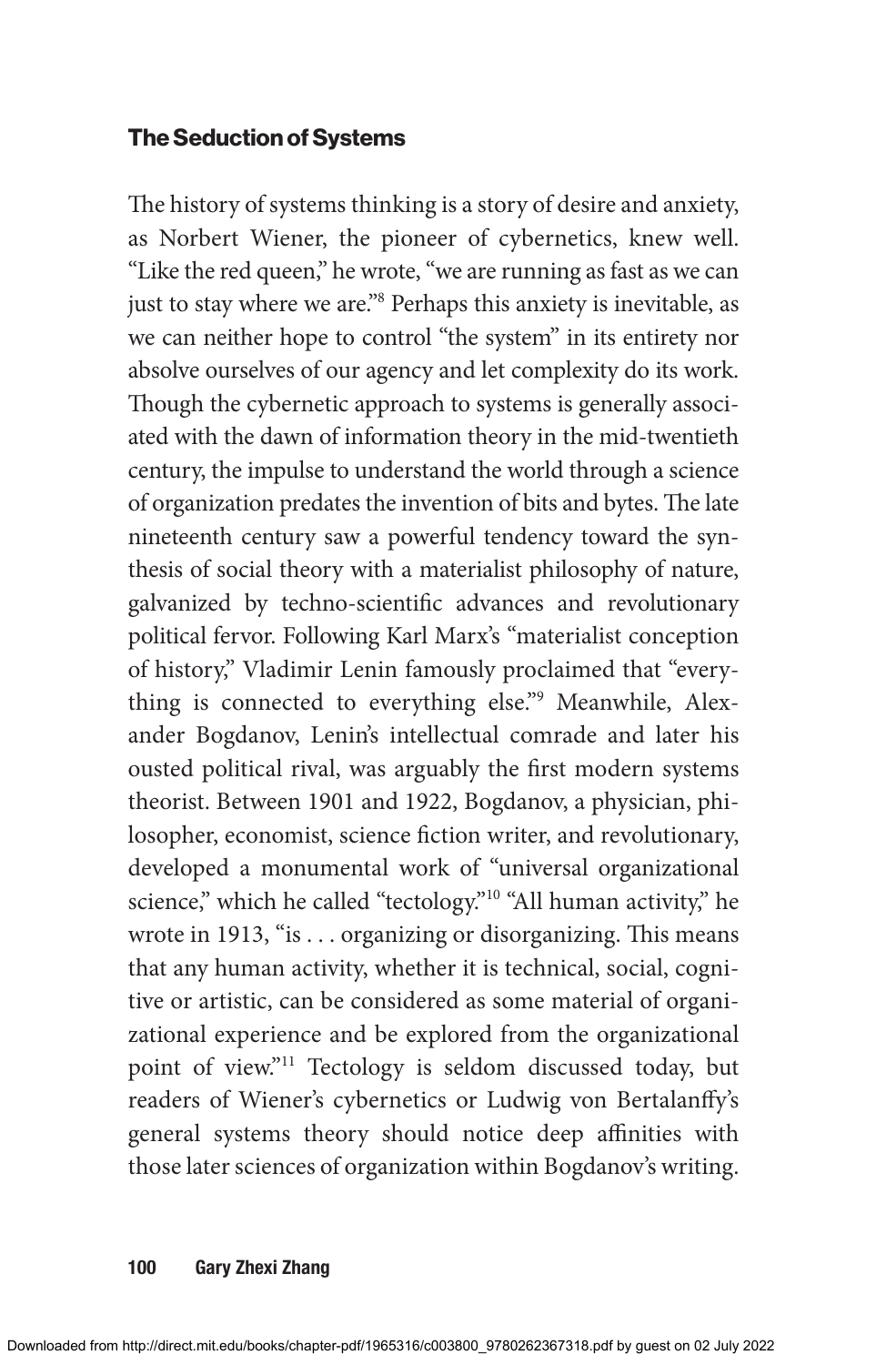Later, Wiener would argue: "Information is information, not matter or energy. No materialism which does not admit this can survive at the present day."<sup>12</sup> Though earlier monist philosophers, like Spinoza or Lucretius, had also understood nature in terms of a universal "substance," Bogdanov sought a formal theory of its regulatory dynamics, "from the point of view of the relationship among all of its parts and the relationship between the whole and its environment, i.e. all external systems."13 Indeed, Bogdanov understood the physical realm of the natural sciences and the ethereal stuff of communication, cognition, and consciousness as part of the same living "currency," foreshadowing the expansive commodification of intangible quantities such as attention and affect by our contemporary data industries.

Bogdanov's ideas echoed a late nineteenth-century impulse toward a totalizing system of nature, combining the natural sciences with a nascent social science and moral philosophy. The term *tectology* was in fact borrowed from the German artist and naturalist Ernst Haeckel (renowned for his richly detailed illustrations of flora and fauna), who coined it to describe the "science of structures in the organic individual." For Haeckel, the organization of biological species formed part of a "world riddle," by which he understood the nature of matter and energy to be consistent with that of consciousness.14 Meanwhile, Haeckel's contemporary in England, the biologist and polymath Herbert Spencer, developed a totalizing "synthetic philosophy" undergirded by evolutionary theory and thermodynamics. Spencer conceived of society as a "social organism"—an evolved, self-regulating system, even claiming morality to be "a species of transcendental physiology,"15 and comparing the legal contract to the exchange of substances between the internal organs.<sup>16</sup> For an era captivated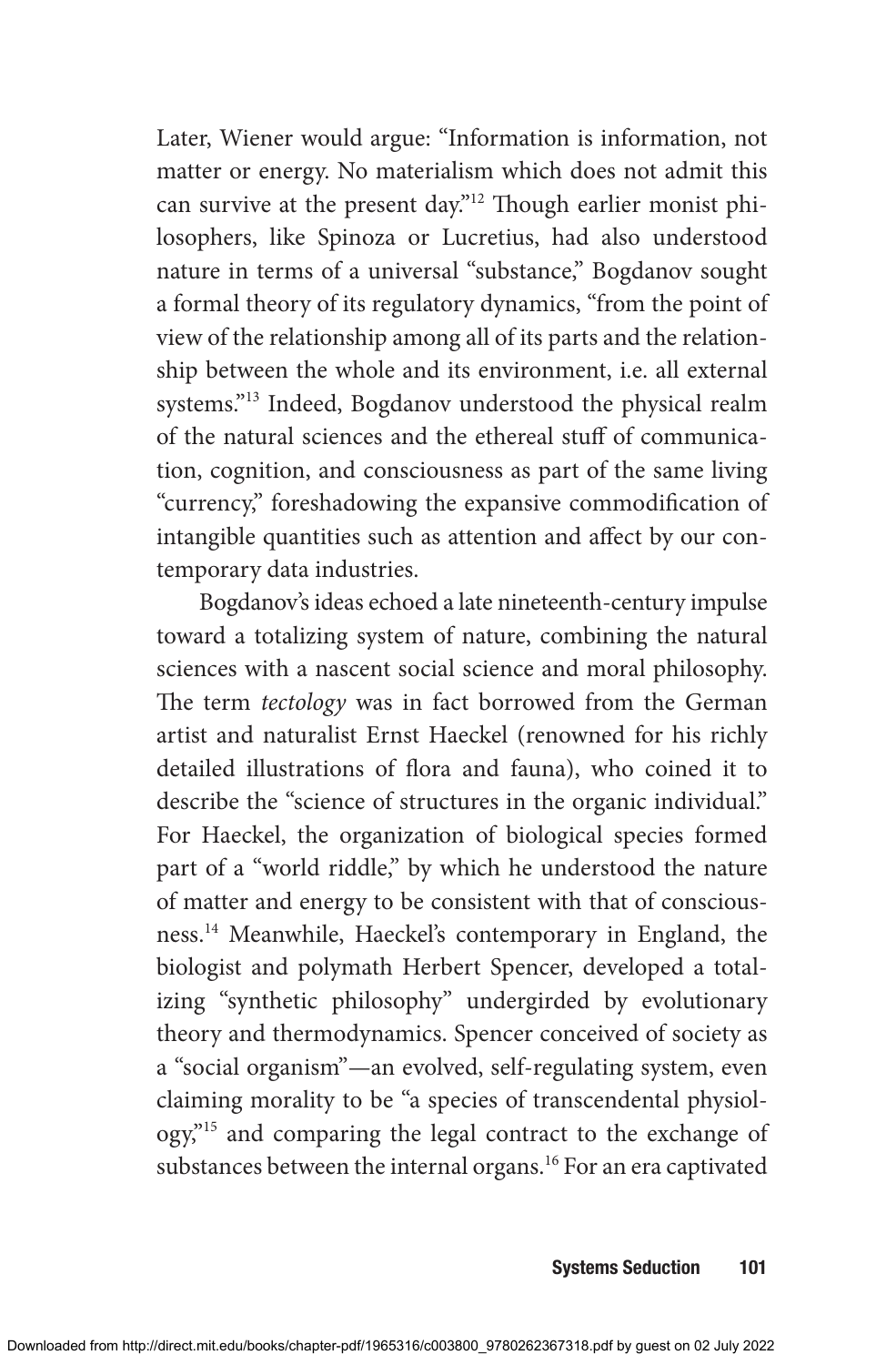by the sciences of ecology and evolution, the biological metaphor would be an enduring one, weaving human beings into the tapestry of nature, and more darkly, evincing the existing social order as an extension of "natural" law.

For Spencer, the growth of increasingly complex systems produced a "mutual dependency between parts" by which different "organisms" could be understood by analogy. Moving fluidly between scientific inquiry and social inquiry, he mobilized his theories in support of a radically libertarian agenda that was at turns utilitarian, individualist, and ultimately profoundly conservative. A fierce critic of social reform, he viewed social welfare as enslavement to the state; societies, like species, were subject to the "survival of the fittest" (a phrase he coined), and thus develop most ideally when they are unrestrained by government. Indeed, today Spencer is perhaps best remembered (along with Haeckel) as one of the founding thinkers of what became social Darwinism, a discourse whose darker undertones led to eugenics. 'The law of organic process," he wrote, "is the law of all progress."17 Victorian capitalists like Andrew Carnegie took great comfort in Spencer's evolutionism; the powerful understood their positions to be not only optimal for society, but confirmed by the natural order.<sup>18</sup> Spencer's immensely influential organicist "theories of everything" exemplified the systematic impulse of the late nineteenth century, prefiguring the organizational sciences of the twentieth. As Wiener would later emphasize, communication and control are two sides of the same coin: the prospect of systematic knowledge through biological or statistical abstraction gave "scientific" credence to grand conjectures of social structure. Mathematics turned to politics, biology to morality; the systematic imaginary of biological order propagated across society and culture by the passage of translation and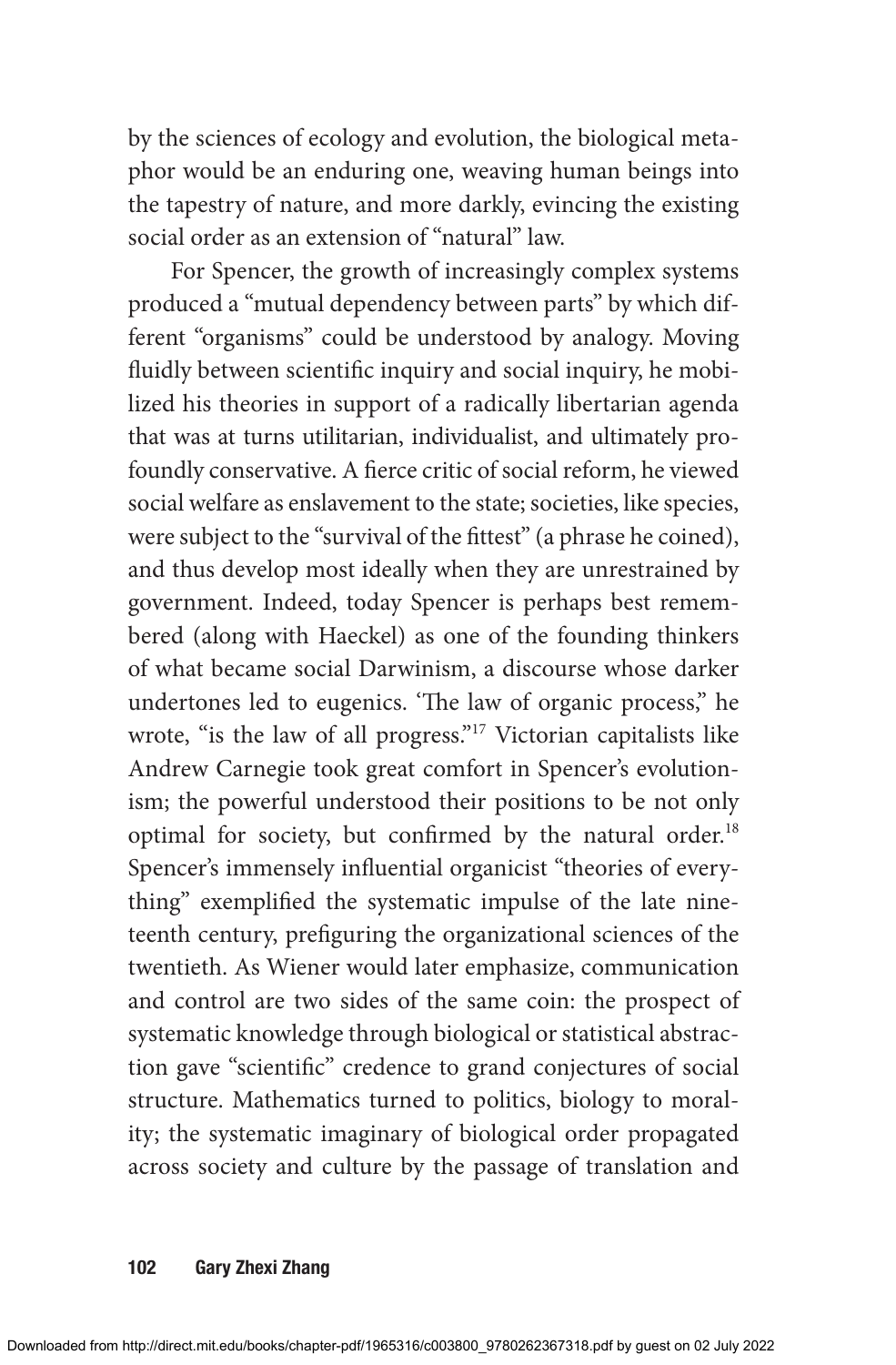metaphor. Thomas Robert Malthus, for instance, whose book *An Essay on the Principle of Population* (1798) anticipated *The Limits to Growth*, concluded his grim demographic forecast with proposals for reproductive constraints on the poor.<sup>19</sup> (His book, in turn, had a profound influence on Darwin's theory of natural selection). Then, as now, such assured prescriptions on societal organization seldom engaged with the lives they most deeply affected or threatened the privileged status of the prescriber.

## Ecology and the Rationalization of Nature

As Adam Smith observed, a utopian impulse underlies the "spirit of system." ("Whose utopia?" remains the question.) Furthermore, systems are beautiful: modern, biologically inclined theories of organization were not mechanistic, but dynamic and creative. They invoke a choreography of lively actors whose aggregate local interactions seemed to produce a universal harmony. By intimating these rhythms and cadences, systems theory promised to reveal deep structures beyond the surface of the visible world. As a boy, Wiener was himself an aspiring naturalist; he would later reflect that "diagrams of complicated structures and the problems of growth and organization . . . executed my interest fully as much as tales of adventure and discovery."20 The enlightenment narrative of man's transcendence over nature was replaced by something arguably more sublime, a vision of humanity intricately enmeshed within the web of life. Karl Marx wrote, "What distinguishes the worst architect from the best of bees is this, that the architect raises his structure in imagination before he erects it in reality."<sup>21</sup> A capacity for imagination and structure invokes the twohanded nature of the systems aesthetic: one hand, held captive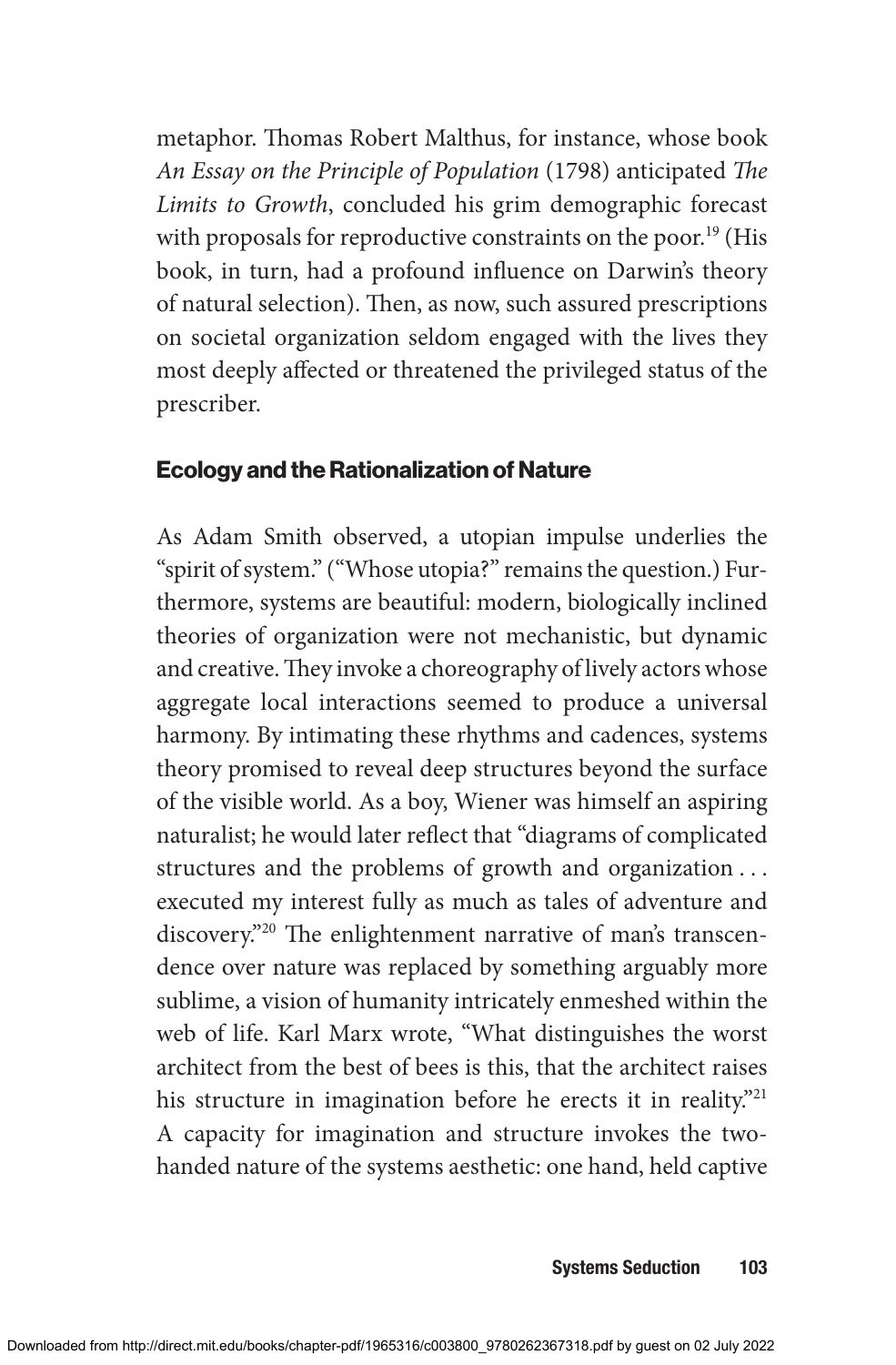by wondrous complexity, and the other, raised toward abstraction, rationalization, and control. One could call the latter a technological impulse, following Heidegger's understanding of technology as a mode of "revelation."22

The dawn of analog electronics introduced the logical schema of electrical engineering into the ecosystemic imaginary, and, in doing so, took systems thinking from the discourses of philosophers into the hands of engineers. Circuit notation enabled the spatial representation of physical relationships through electrical schematics, lending systems theory the calculative aura of mathematical equations. In the 1950s, the pioneer of systems ecology, Howard T. Odum, developed an "energy circuit language" called *energese*. In his wide-ranging analysis of pine forests, atmospheric gas cycles, and socioeconomic systems, Odum utilized an inventory of symbols borrowed directly from electronics, while also adding a host of his own, more abstract glyphs, such as a hexagon representing "self-regulation" or dollar signs representing an economic transaction.23 Echoing the military origins of cybernetics, these "black boxes" made ecosystemic complexes visible and operable to the minds of engineers. In turn, this diagrammatic approach would be used to form a rationalistic model of far less quantifiable systems. Odum's textbook, *Environment, Power and Society* (1971), includes an extraordinary chapter entitled "An Energetic Basis for Religion," in which he maps an ecosystemic model of moral activity. "Religion," writes Odum, "consists of programs of learned human behavior shared with other people and taught in religious institutions controlled by religious leaders."24 In one diagram, the sun's energy flows into the realm of "good works" and "soul," which in turn is wired up to a rectangular program labeled "Natural Selection, Pearly Gates." Meanwhile, "Disordering Hell's Fire" is represented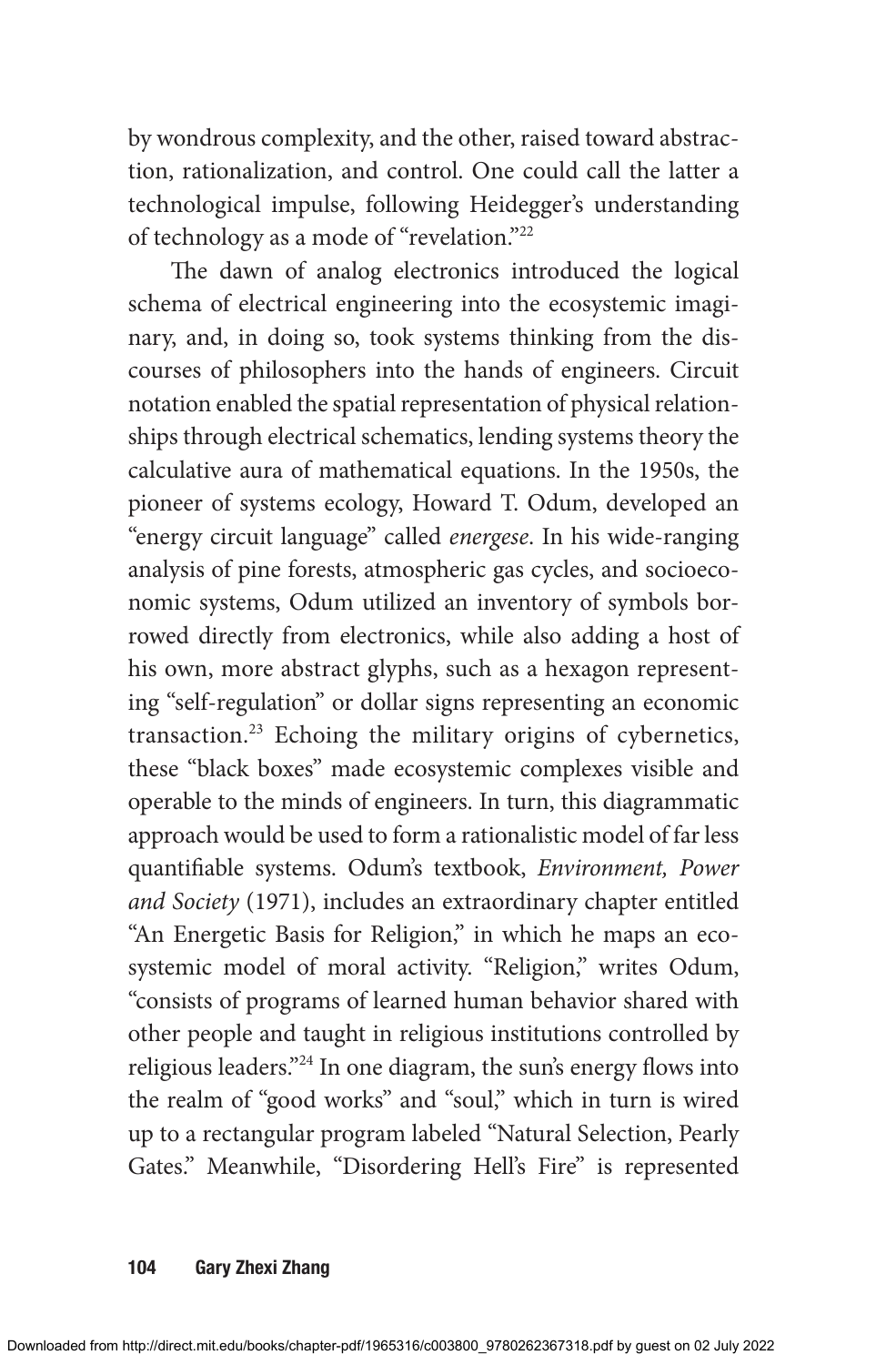by an electrical base, connected to a constellation of symbols labeled "Realm of the Devil's Works."

As an inherently reductive methodology (Odum called his method a "detail eliminator"), the systems approach is characterized by a tension between its expansive application to ever more complex worlds that, in turn, would inevitably overflow its capture. Odum's analysis is curiously resonant with the writings of surrealist French philosopher Georges Bataille, for whom the surplus energy of society—the "accursed share" would find its ultimate expression in the glorious excess of opulence or war.<sup>25</sup> In the allegory "The Solar Anus," Bataille imagines the earth as a planetary organism, sublime and abject, in the cyclical throes of erotic eruption.<sup>26</sup> At every moment, like entropy's "disordering fire," the ontological anxiety of chaos seeps into the sciences of control. Whether in Spencer, Odum, or Bataille, the nominally rationalistic schema was seldom more than a few steps away from theodicy. "In a very real sense," Wiener would write in *The Human Use of Human Beings* (1950), "we are shipwrecked passengers on a doomed planet."27

## The Aesthetics of Decentralization

Like the cybernetics of Wiener and his colleagues, Odum's systems ecology invoked a world of lively matter, both living and inert. "Purposeful mechanisms," he wrote, "are self-organized into a decentralized program of ecosystem control."<sup>28</sup> If decentralization describes the nature of a global system without a single source of control, self-organization can be understood as the interactive local dynamics by which global order is constituted. The enduring influence of this idea proliferated across disciplines, from geology to computer science, perhaps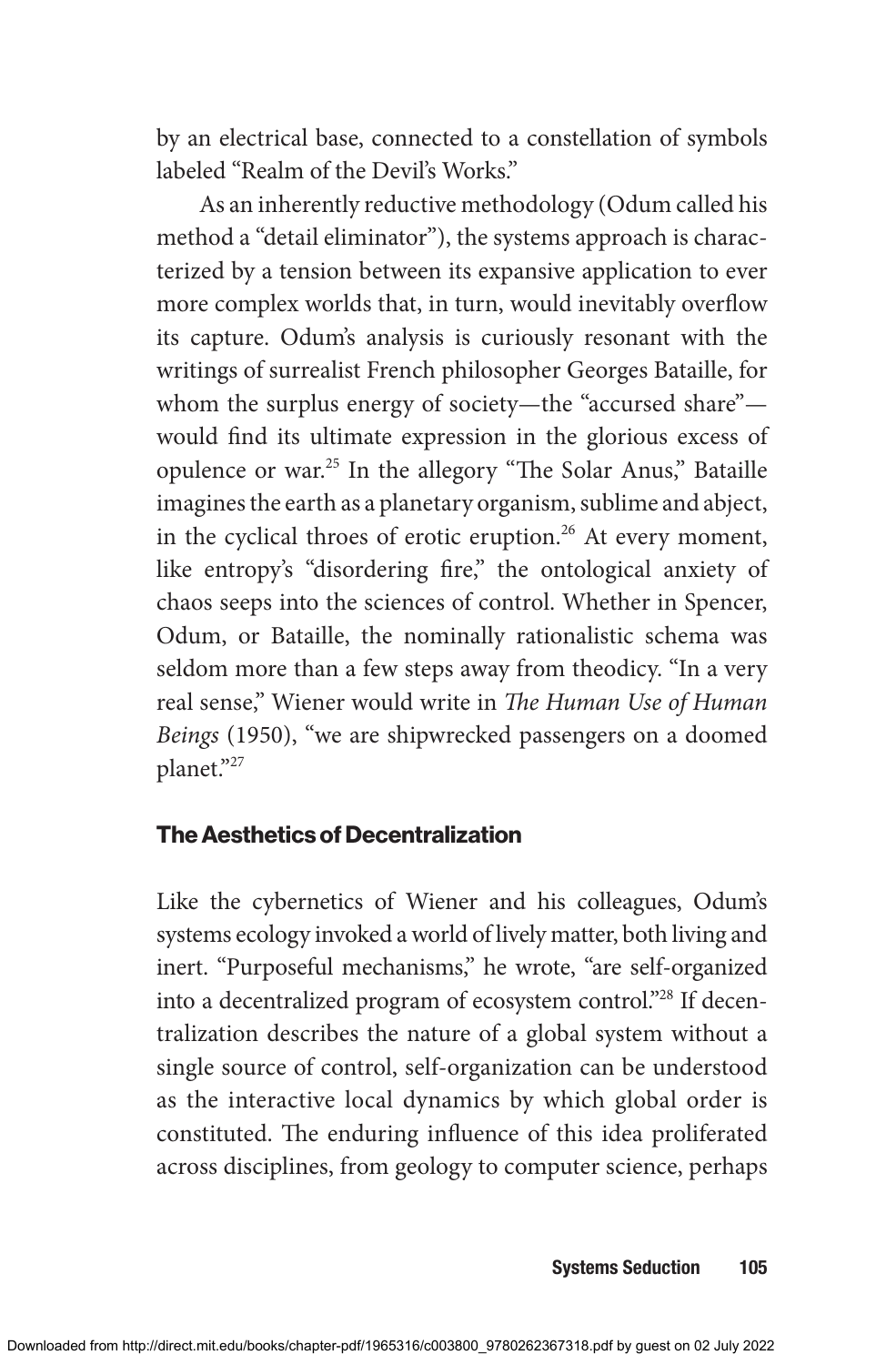most famously in Lynn Margulis and James Lovelock's "Gaia hypothesis," the controversial proposition that the earth is a self-regulating "organism." With the birth of cybernetics, decentralization and self-organization became not only the principles of systems theory, but the tenets of systems design and engineering. The first, and arguably most elegant, example of this was W. Ross Ashby's "homeostat." The English psychiatrist modified and connected four Royal Air Force bomb control units to produce a machine capable of responding to environmental perturbations and returning to equilibrium. For Ashby, the homeostat's "ultrastability" was analogous to the brain's capacity for learning, as well as to the evolutionary process of natural selection—adaptive behaviors within dynamic environments, whose implicate order was purposeful in appearance only.

From an administrative view, decentralization involved the automation of control. Decentered from the behavior of individuals, organization was an emergent property of the system as a whole. The idea that systems were, to some extent, essentially autonomous would be of powerful inspiration to artists, dreamers, and technocrats alike. It evinced unpredictable, responsive, and creative systems—more collaborator than instrument—producing intricate patterns of order far beyond their designers' limited prescriptions. These patterns could be found everywhere, from computational cellular automata to the distribution of human societies. Stewart Brand's countercultural "bible" of the late 1960s, the *Whole Earth Catalog*, is littered with references to chaos theory, ecological metabolisms, and "whole systems."29 For Brand, Buckminster Fuller, and other leading futurists of the hippie generation, the beauty of self-organization affirmed the "bottom-up" transformation of society and the self against the destruction wrought by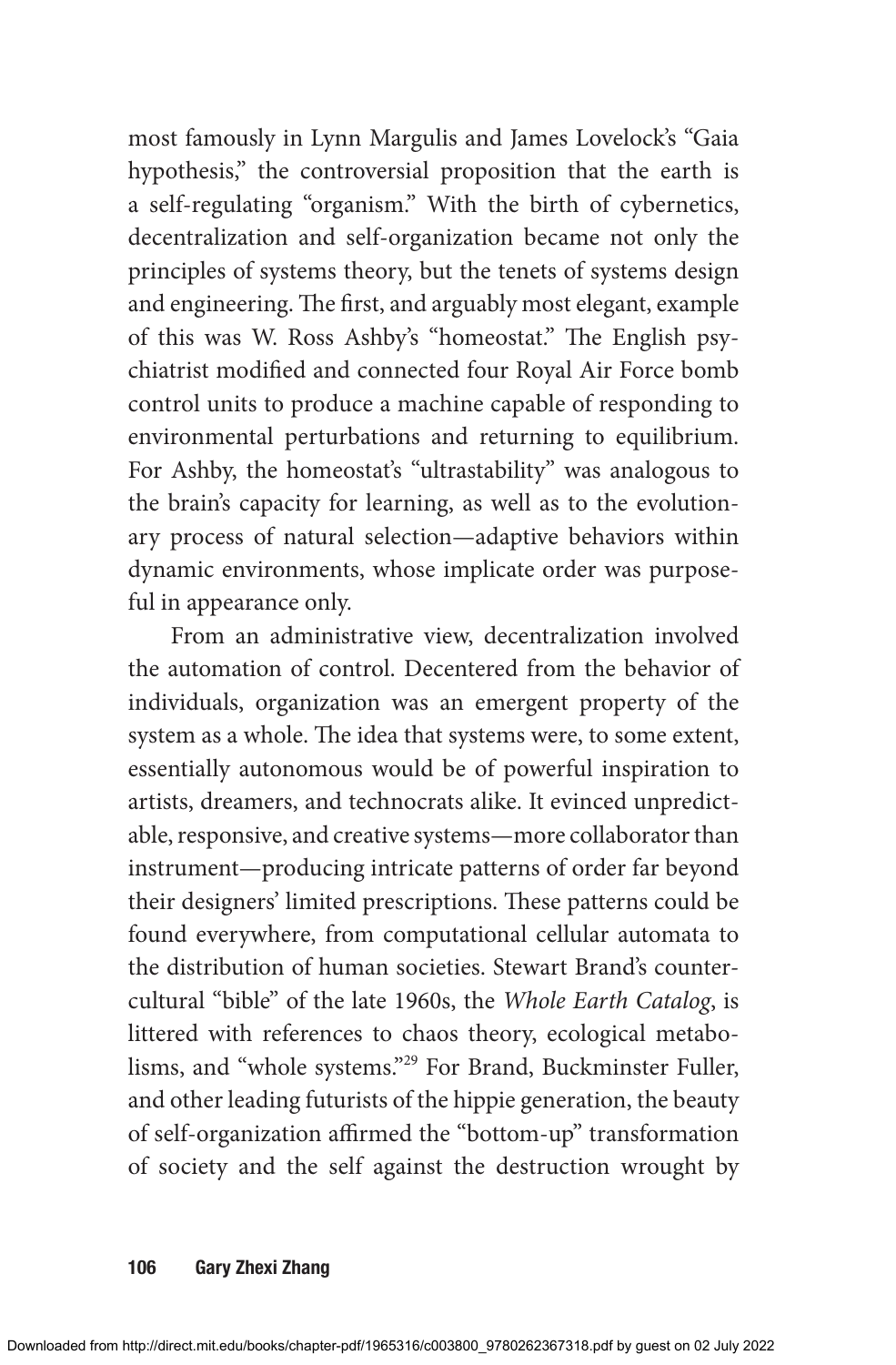centralized governments and corporations. Self-organization gave them hope: the dissemination of technology and knowledge would engender forms of individual self-actualization they believed were necessary for a more utopian society to take shape.

In 1968, Jack Burnham, an artist and writer who was then a fellow at the Center for Advanced Visual Studies at MIT, published an essay entitled "Systems Esthetics." "We are now in transition," declared Burnham, "from an object-oriented culture to a systems-oriented culture." For Burnham, the "creation of stable, on-going relationships between organic and non-organic systems" within all "matrixes of human activity" was now the primary context for artistic and aesthetic investigation.30 In 1970, Burnham organized *Software—Information Technology: Its Meaning for Art* at the Jewish Museum in New York. The exhibition featured leading conceptual artists of the day such as Vito Acconci and Hans Haacke, new media art pioneers such as Sonia Sheridan and Nam June Paik, and Nicholas Negroponte's Architecture Machine Group, which would later become the MIT Media Lab. Although it was, at the time, an unqualified technical and financial disaster that contributed to the dismissal of the museum's director, *Software* was a landmark experiment in which artists and technologists investigated information technology not as mere tool or entertainment, but as process and cultural paradigm. In Negroponte's contribution, *SEEK*, a group of gerbils inhabited an architectural environment made of modular blocks, which were manipulated by a robotic arm in response to the gerbils' movements. As it turned out, the gerbils were not model citizens for Negroponte's cybernetic "city," choosing instead to attack each other.<sup>31</sup> Ironically, Negroponte's morbid experiment exemplified the enduring influence of self-organizing,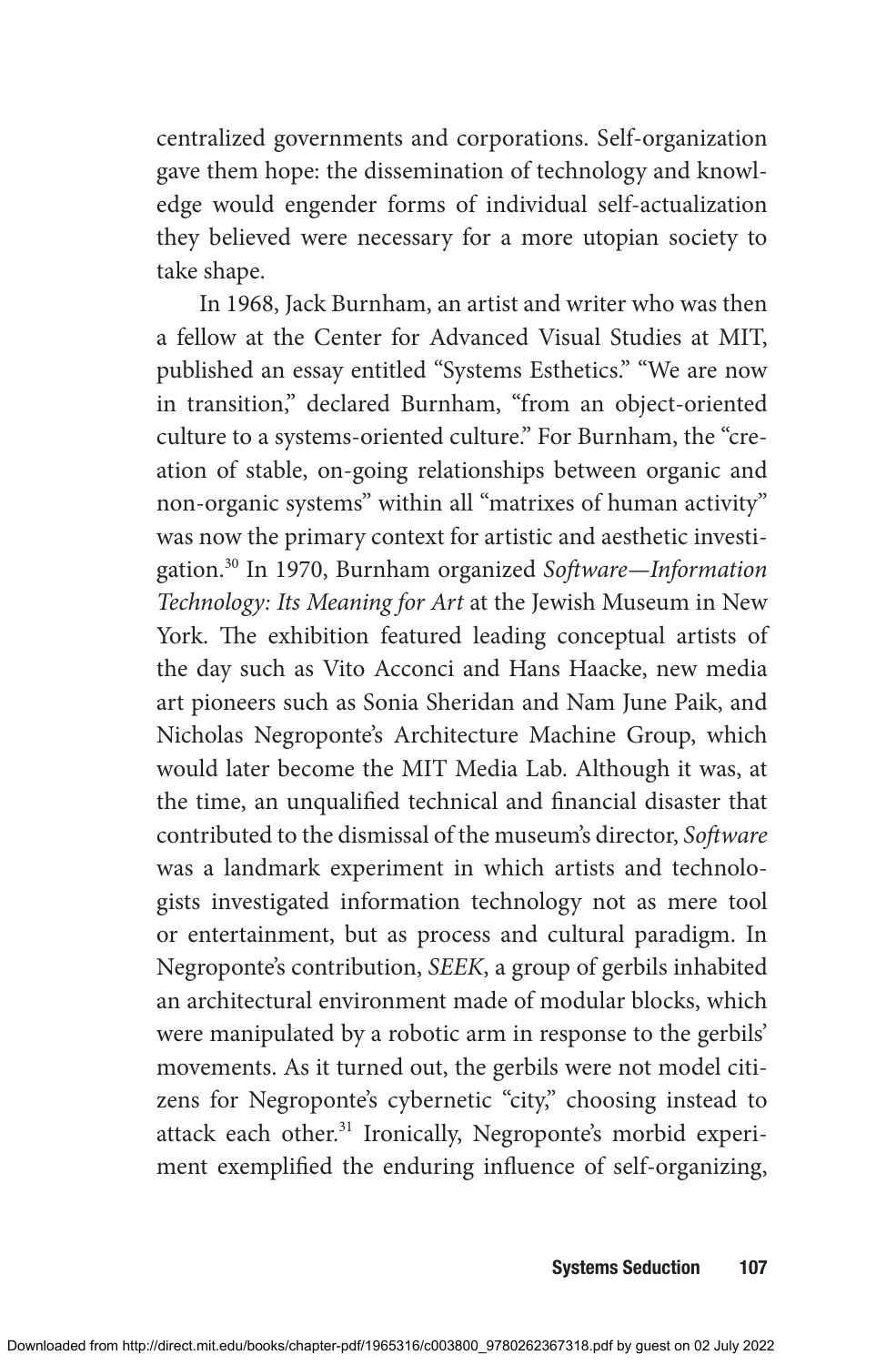emergent principles on architects, planners, and social scientists to this day. With simple rules and responsive environments, it suggested, complexity performs itself. The "social organism" of the nineteenth century grew into the evolutionary algorithms, "soft architecture machines," and artificial societies of the information age. As the gerbils might attest, these models often stumbled over their own ambition, more reflective of the will of the designer than of intelligent design itself.

Meanwhile, over at RAND Corporation, Paul Baran was working on the schematics for a distributed communications network that would become ARPANET, the precursor to the internet. The principles of decentralized organization reified the idea that stability and control could be built into a system through its morphological, protocological, and infrastructural design. Not only were decentralized systems more resilient to perturbation, but their asynchronous logistics and self-regulating feedback could efficiently automate complex processes once relegated to burdensome (and vulnerable) centralized management. Again, Bogdanov was prescient here. In his science fiction novel *Red Star* (1908), the Soviet theorist imagines a decentralized, self-regulating economic organization known as the "Institute of Statistics." Set in a communist society on Mars, the Institute would "keep track of the flow of goods into and out of the stockpiles and monitor the productivity of all enterprises and the changes in their work forces. . . . The Institute then computes the difference between the existing and the desired situation for each vocational area and communicates the result to all places of employment. Equilibrium is soon established by a stream of volunteers."32 Bogdanov's technocratic utopia, imagined four decades before the invention of computers, bears an uncanny resemblance to the "smart cities" of today, in which omniscient sensors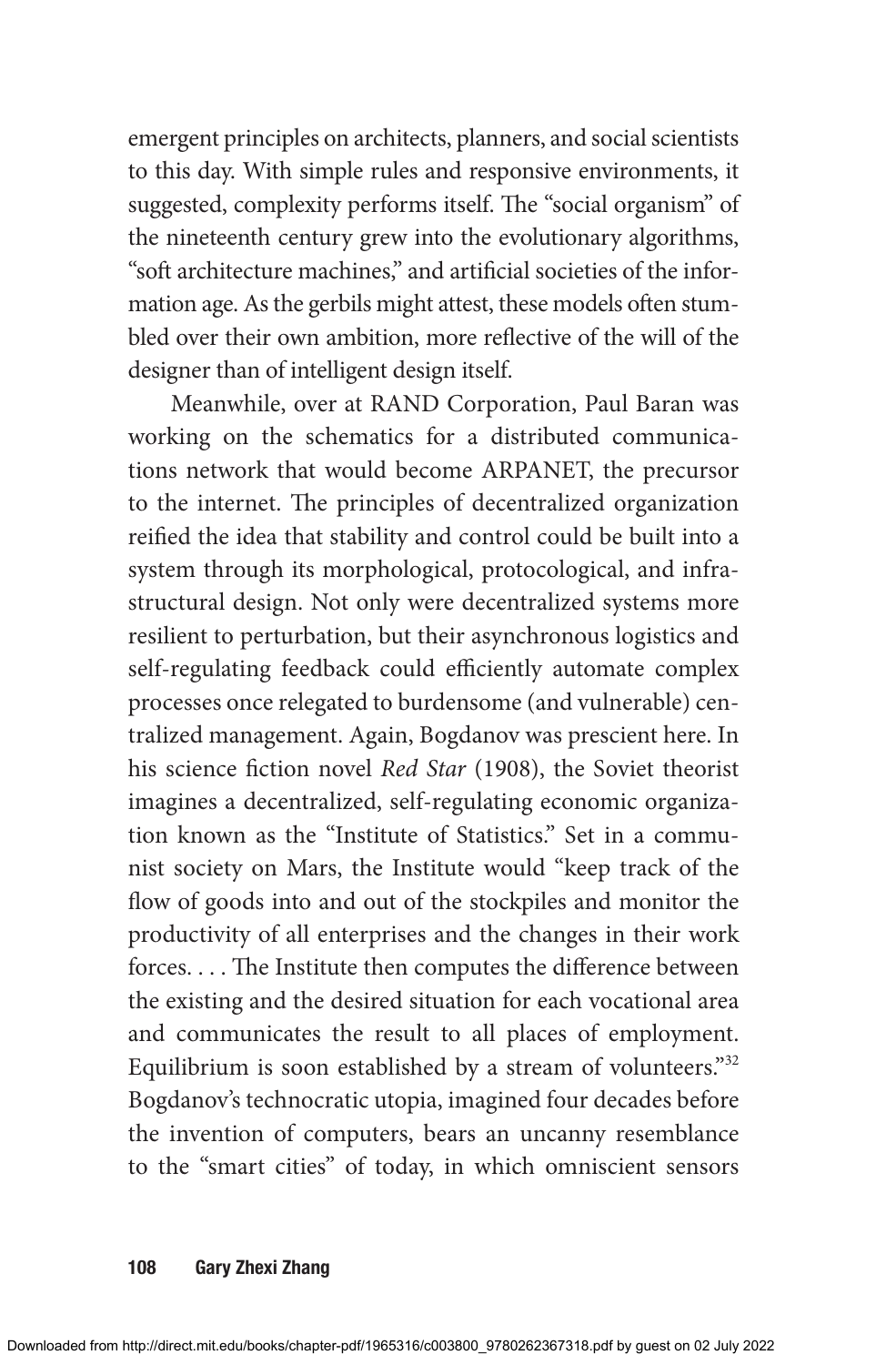and ubiquitous computing promise to solve all manner of sociotechnical challenges. In Bogdanov's city, through a noncoercive machinery of urban-scale regulation and control, "equilibrium is soon established" by the labors of a voluntary citizenry. As the historian of science Orit Halpern points out, contemporary ubiquitous computing is "imagined as necessary to supplant, and displace, the role of democratic governance."33 Far from a socialist utopia, "futuristic" smart cities like Songdo, South Korea, are marketed to global elites as technologically enhanced Special Economic Zones, replete with financial deregulation, tax incentives, and luxury real estate.

Therein lies the contemporary dogma of decentralization. Since the early days of the Web, the design of decentralized information networks have developed in tandem with the libertarian ideal that, with technologies to ensure secure and unfettered communication between individuals, governance would organize itself. Though the early dreams of crypto-anarchy were short-lived, the dramatic and egregious centralization of power on the internet by corporations and states in the past two decades has returned the question of decentralization to the fore. The emergence of blockchain's decentralized, "trustless" networks are perhaps the most concrete iteration of this fantasy to date. Viewed energetically, "proof-of-work" implementations of blockchain automate the labor of institutional "trust" to the cryptographic infrastructure of the network, securing by algorithmic consensus and computational work, rather than the physical, political, and emotional labor involved in forming and maintaining social institutions. Similarly, smart contracts bind individuals via the insurance of executable code, deferring the social contract to an operating system.

Even if we are to ignore proof-of-work's disastrous impact on the environment, the contemporary discourse around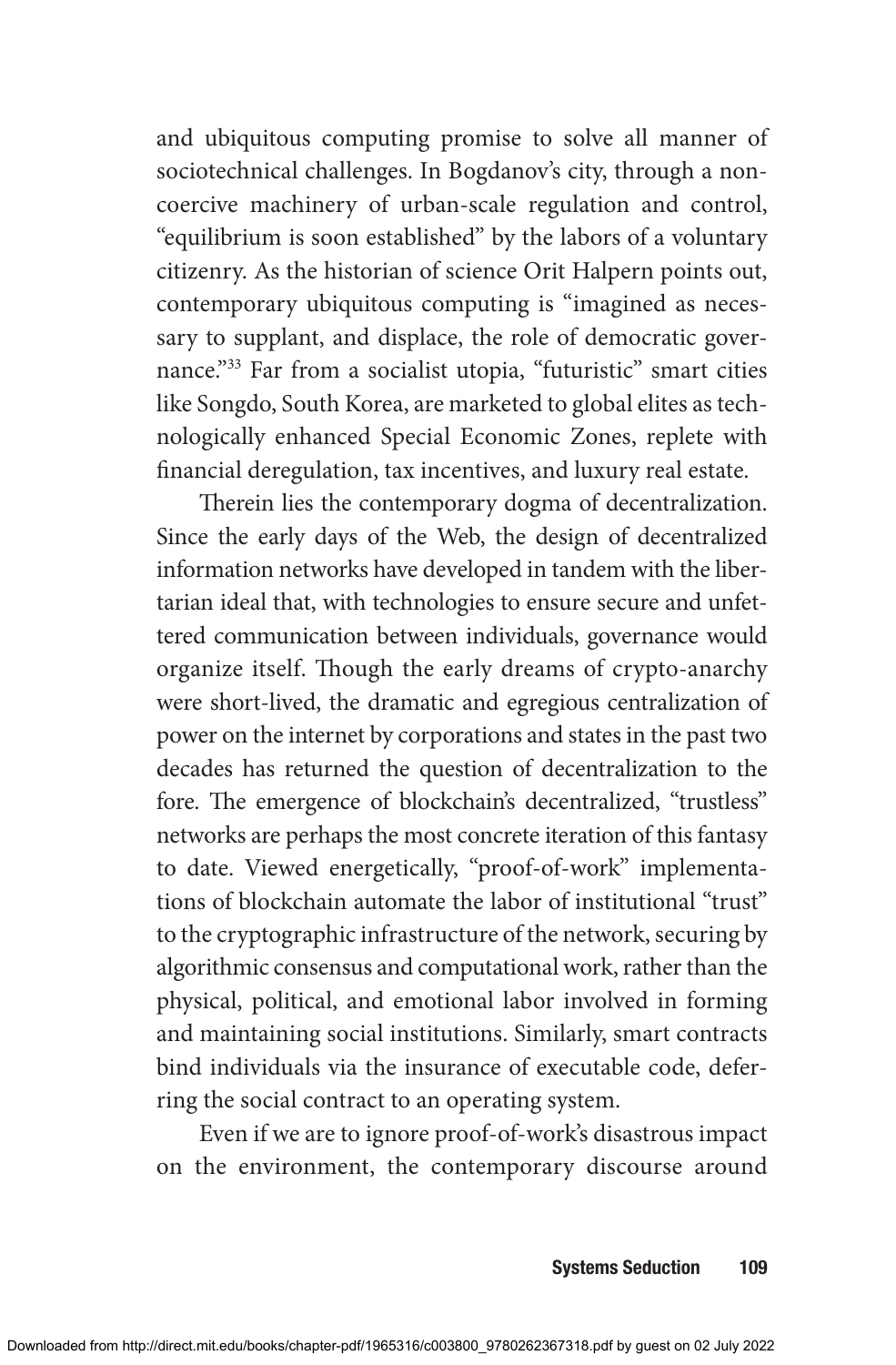crypto-currencies largely rests on the notion that with the right technological conditions, politics and society will follow—in this case, in the direction of individual emancipation from silos of institutional power. As journalists Michael Casey and Paul Vigna write in *The Age of Cryptocurrency*, "It speaks to the tantalizing prospect that we can take away power . . . from the banks, governments, lawyers . . . and transfer it to the periphery, to We, the People."<sup>34</sup> When Odum proposed his systems ecology as a "detail eliminator," he was abstracting from observable phenomena in order to bring the general picture into clearer focus. Blockchain's "trustless" utopia does the opposite, reducing the full range of human activity to game-theoretic dynamics of self-interested individuals. Where the nineteenthcentury philosophers concluded that sociopolitical systems behaved in accordance with evolution and competition, these "natural laws"—and the social values they encode—are now the work of systems designers and engineers. Blockchain is libertarian to its core, built for competition over cooperation, accumulation over distribution. When political organization is conceived as a genre of game design, we need to consider the values and assumptions at play, and currently, blockchain's are powerfully skewed.

My intention here is not to dismiss the potentials of distributed ledger technologies, which clearly represent an important milestone in the development of secure, decentralized databases. Rather, it is to reject the implication that technological decentralization in our ever more informatic world is inherently aligned with a more progressive trajectory for society as a whole. Despite the cacophony of political conjecture, the story of blockchain so far is a tale of financial speculation, in which the cash rewards reaped by bankers and venture capitalists are largely the result of techno-utopian hype. *Plus ça change,*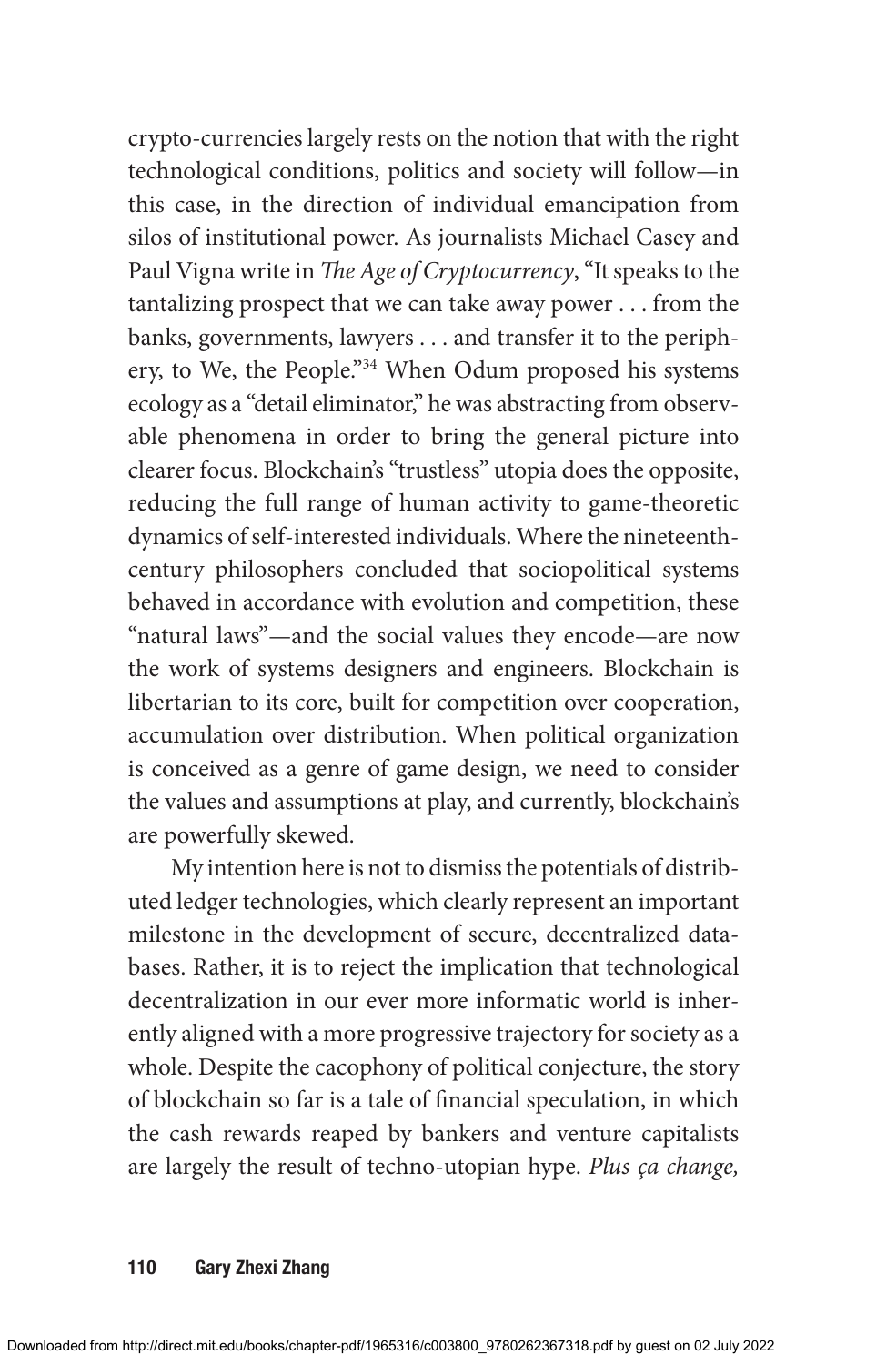*plus c'est la même chose.* The prospect of decentralizing control does not absolve us of the hard work of politics, and blockchain has so far failed to transfer power to "We, the people," whatever the white papers might claim. Political economy cannot be replaced by technology alone. As Karl Marx understood over a century and a half ago, the worth we attach to technological progress is not intrinsic: it is only as valuable as the relations they produce among people. Today, technological wealth produced by society as a whole largely oils the machinery of capitalist accumulation for the few. While we have yet to witness the decentralization of control, the collective wealth produced by the decentralization of production—that is, the "sharing economy," the big data industry, and other platforms that monetize our daily social interactions—remains firmly in the service of exploitative (centralized) corporations. Whether in logistical services like Uber or social media platforms like Facebook, it is not so difficult—nor even particularly radical—to imagine decentralized, peer-to-peer services whose value is produced by and for society as a whole. Nonetheless, it would require governance, by nationalization or other means: the distributed network is not identical to the commons.

What does it mean to design decentralized systems that sit so comfortably within the regime of contemporary capitalism? If our current systems are flawed, then the technologies we build cannot be tolerant of the power structures in which we're enmeshed—attending to business as usual, albeit at an accelerated pace. "All is well since all grows better," reflected the industrialist Andrew Carnegie, happily inspired by Spencer's evolutionist thought.<sup>35</sup> Uncritically, the seductive power of the systems approach seems to reveal an intricate map that affirms the "nature of things" as the way they ought to be—a conservative tendency that must be resisted. As the feminist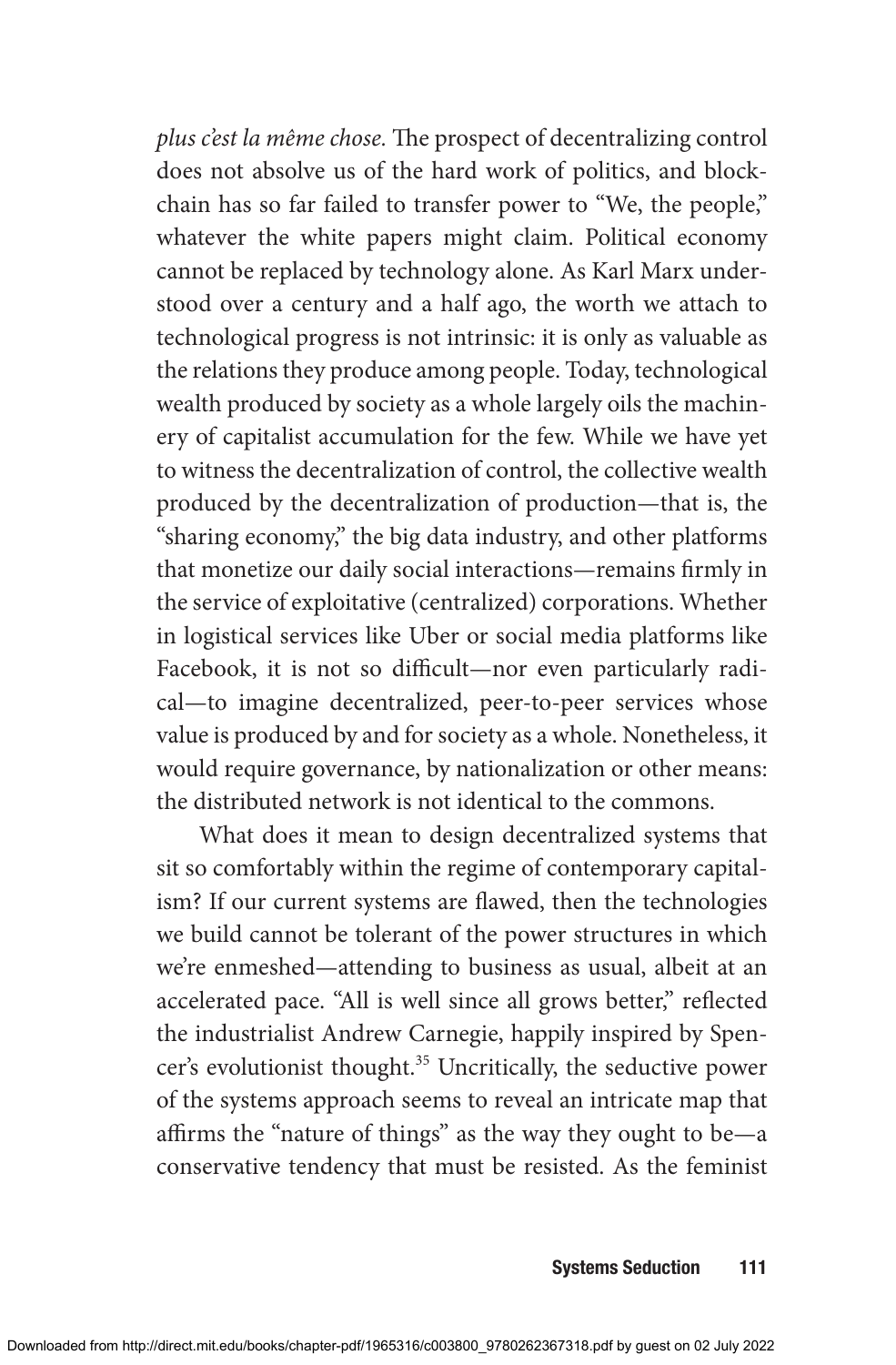collective Laboria Cuboniks declare in its manifesto *Xenofeminist Manifesto*, "If nature is unjust, change nature!"36

In "A Cyborg Manifesto," the feminist technology scholar Donna Haraway describes an emancipatory figure that is "wary of holism, but needy of connection."37 Even earlier, in 1960, the computer visionary Ted Nelson conceived of Project Xanadu, a would-be alternative to the World Wide Web that privileged "visible connections" between links. Nelson, who invented the concept of hypertext, understood from the outset that information technologies would only make us wiser if they helped us to comprehend the ways in which the complexities of our world are interconnected. These pioneering ideas remind us that rather than deferring our cognitive and political labor to increasingly automated systems, only by constantly traversing these connections can we produce a critical and reflexive understanding of how knowledge, power, and society are organized. Through this kind of systems approach, neither siding with parts nor wholes, but forever in a process of negotiation, we might realize a more emancipatory politics and its concomitant technological forms. The aesthetics of decentralization reveals a rhizomatic scene, an intuition that our routes are chaotic and ambulatory, not headlong and domineering. As Haraway wrote, over thirty years ago now, "single vision produces worse illusions than double vision or many headed monsters . . . in our present political circumstances, we could hardly hope for more potent myths for resistance and recoupling."38 We need to imagine systems that read signals other than market signals, that answer to dreams other than Silicon Valley dreams. Contemporary transhumanists and Singularitarians should take note of Alexander Bogdanov's pioneering example one last time: the great theorist died in middle age

#### 112 Gary Zhexi Zhang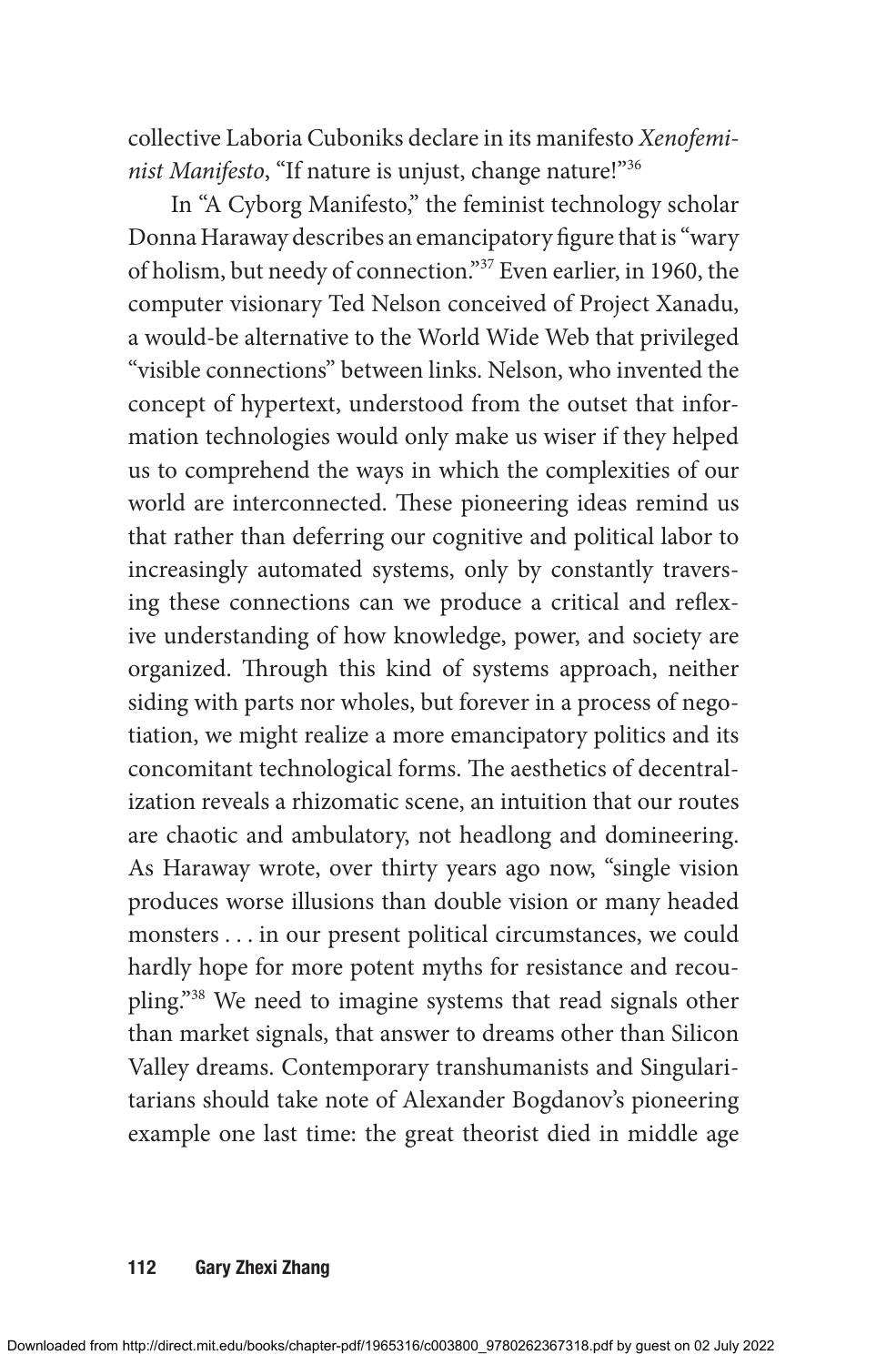from a botched blood transfusion, a process by which he had hoped to gain perpetual youth.

#### Notes

1. Gregory Bateson, *Steps to an Ecology of Mind* (New York: Ballantine Books, 1972), 491.

2. Hito Steyerl, "Too Much World: Is the Internet Dead?," *E-flux Journal #49*, November 2013, [https://www.e-flux.com/journal/49/60004/too](https://www.e-flux.com/journal/49/60004/too-much-world-is-the-internet-dead/) [-much-world-is-the-internet-dead/.](https://www.e-flux.com/journal/49/60004/too-much-world-is-the-internet-dead/)

3. Donella Meadows, Dennis Meadows, Jørgen Randers, and William Behrens III, *The Limits to Growth; A Report for the Club of Rome's Project on the Predicament of Mankind* (New York: Universe Books, 1972).

4. Joichi Ito, "Resisting Reduction: A Manifesto," *Journal of Design and Science*, no. 3 (December 2018), [https://jods.mitpress.mit.edu/pub](https://jods.mitpress.mit.edu/pub/resisting-reduction) [/resisting-reduction](https://jods.mitpress.mit.edu/pub/resisting-reduction).

5. Adam Smith, *The Theory of Moral Sentiments* (Oxford: Oxford University Press, [1759] 1976), 185.

6. Jacques Rancière, *The Politics of Aesthetics: The Distribution of the Sensible*, trans. Gabriel Rockhill (London and New York: Continuum, 2004), 12.

7. The word *data* originates in the Latin "to give" or "that is given."

8. Norbert Wiener, *I Am a Mathematician* (Cambridge, MA: MIT Press, 1964), 324.

9. Quoted in Arvid Nelson, *Cold War Ecology* (New Haven: Yale University Press, 2005), xvi.

10. The word *tectology* was first coined by Ernst Haeckel to describe the "science of structures in the organic individual," though Bogdanov generalized the term. Ernst Haeckel, *The Wonders of Life: A Popular Study of Biological Philosophy*, trans. Joseph McCabe (New York and London: Harper & Brothers, 1905), 9.

11. George Gorelik, "Bogdanov's Tektology: Its Nature, Development and Influence," *Studies in Soviet Thought* 26, no. 1 (July 1983): 40.

#### Systems Seduction 113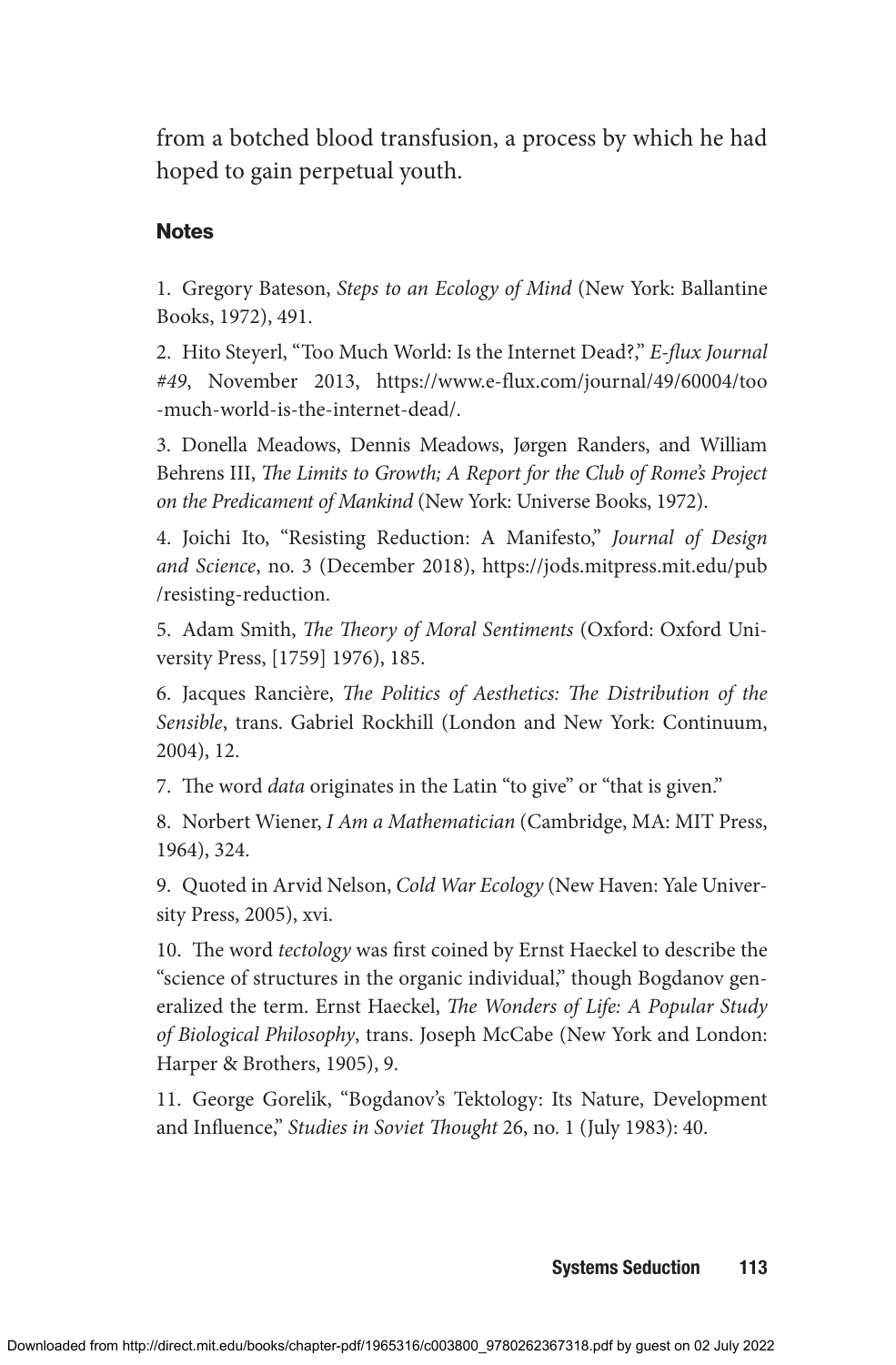12. Norbert Wiener, *The Human Use of Human Beings: Cybernetics and Society* (London: Free Association Books, [1950] 1989), 132.

13. Gorelik, "Bogdanov's Tektology," 40.

14. Ernst Haeckel, *Monism as Connecting Religion and Science*, trans. J. Gilchrist (London: Adam and Charles Black, 1895), 46.

15. Quoted in Walter M. Simon, "Herbert Spencer and the 'Social Organism,'" *Journal of the History of Ideas* 21, no. 2 (April–June 1960), 295.

16. Quoted in Emile Durkheim, *The Division of Labour in Society*, trans. W. D. Halls (New York: Free Press, 1997), 98.

17. Herbert Spencer, "Progress: Its Law and Cause," in *Essays: Scientific, Political and Speculative* (London: Williams and Norgate, 1891), 9.

18. Stephen Shapin, "Man with a Plan," *New Yorker*, August 13, 2017, [https://www.newyorker.com/magazine/2007/08/13/man-with-a-plan.](https://www.newyorker.com/magazine/2007/08/13/man-with-a-plan)

19. Thomas Robert Malthus, *An Essay on the Principle of Population, as It Affects the Future Improvement of Society, with Remarks on the Speculations of Mr. Goodwin, M. Condorcet and Other Writers,* 1st ed. (London: J. Johnson in St. Paul's Church-Yard, 1798), [https://archive.org/details](https://archive.org/details/essayonprincipl00malt/page/n8) [/essayonprincipl00malt/page/n8](https://archive.org/details/essayonprincipl00malt/page/n8) (accessed March 4, 2019).

20. Norbert Wiener, *Ex-Prodigy: My Childhood and Youth* (Cambridge, MA: MIT Press. 1953), 64.

21. Karl Marx, *Capital Volume I* (New York: The Modern Library, 1906), 198.

22. Martin Heidegger, *The Question Concerning Technology and Other Essays*, trans. William Lovitt (New York: Garland Publishing Inc., 1977), 12.

23. This is explored in depth in Irina Chernyakova, "Systems of Valuation" (MArch thesis, Massachusetts Institute of Technology, 2013).

24. Howard T. Odum, *Environment, Power and Society* (New York: Columbia University Press, [1971] 2007), 313.

25. Georges Bataille, *The Accursed Share: An Essay on General Economy*, trans. Robert Hurley (New York: Zone Books, [1949] 1988).

26. Georges Bataille, "The Solar Anus," in *Visions of Excess: Selected Writings, 1927–1939*, ed. and trans. Allan Stoekl (Minneapolis: University of Minnesota Press, 1985).

#### 114 Gary Zhexi Zhang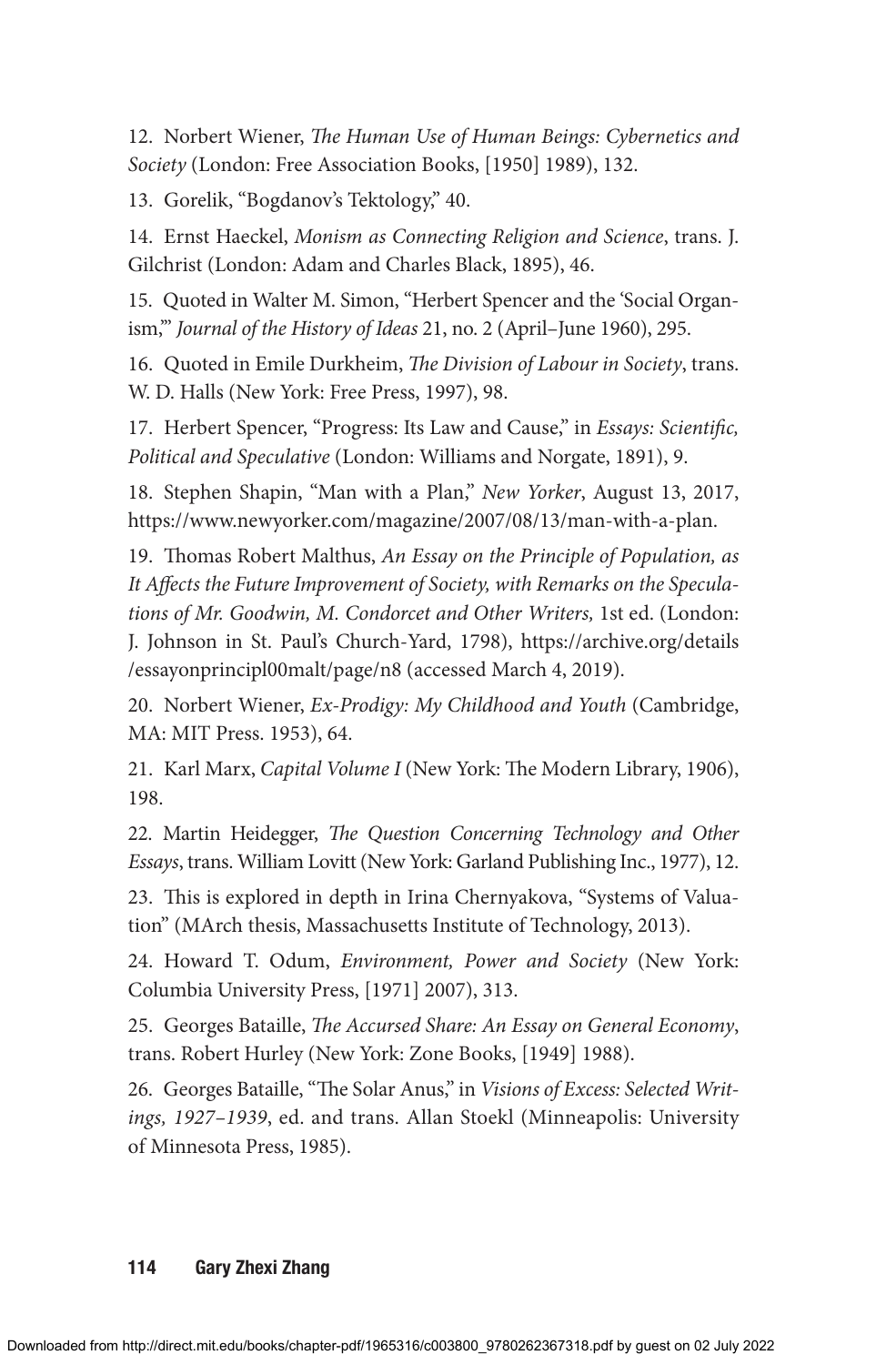27. Wiener, *The Human Use of Human Beings*, 40.

28. Howard T. Odum, *Environment, Power and Society* (New York: Columbia University Press, [1971] 2007), 170.

29. *The Whole Earth Catalog*, Fall 1968.

30. Jack Burnham, "Systems Esthetics,"' *Artforum*, September 1968, 31.

31. Noah Wardrip-Fruin and Nick Montfort, *The New Media Reader* (Cambridge, MA: MIT Press, 2003), 253.

32. Alexander Bogdanov, *Red Star*, trans. Loren Raymond Graham and Richard Stites (Bloomington: Indiana University Press, [1908] 1984), 66.

33. Orit Halpern, *Beautiful Data* (Durham: Duke University Press, 2014), 25.

34. Michael Casey and Paul Vigna, *The Age of Cryptocurrency* (New York: Picador, 2016), 8.

35. Andrew Carnegie, *Autobiography of Andrew Carnegie* (Boston and New York: Houghton Mifflin Company, The Riverside Press Cambridge, 1920), 339.

36. Laboria Cuboniks, *The Xenofeminist Manifesto: A Politics for Alienation* (Brooklyn and New York: Verso, 2018), 82.

37. Donna Haraway, "A Cyborg Manifesto," in *Simians, Cyborgs and Women* (New York: Routledge, 1991), 151.

38. Haraway, "A Cyborg Manifesto," 154.